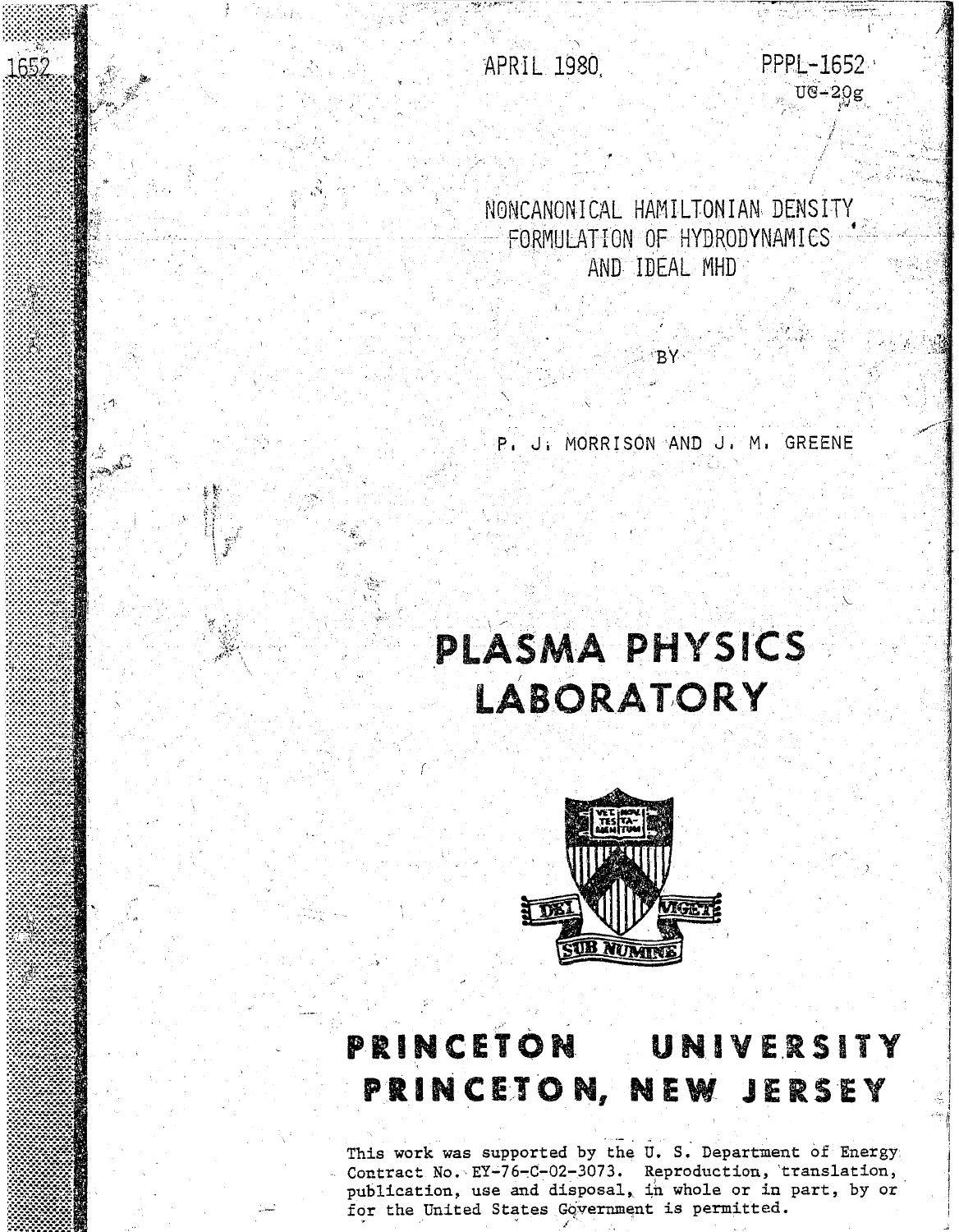#### · NOTICE

This report was prepared as an account of work sponsored by the United States Goverrunent. Neither the united States nor the United States Energy Research and Development Administration, nor any of their employees, nor any of their contractors, subcontractors, or their employees, makes any warranty, express or implied, or assumes. any legal liability or responsibility for the accuracy, completeness or usefulness of any information, apparatus, product or process disclosed, or represents that its use would not infringe privately owned rights.

Printed *in* the United States of America.

Available from National Technical Information Service U. S. Department of Commerce 5285 Port Royal Road Springfield, Virginia 22151 Price: Printed Copy  $$ *$  ; Microfiche \$3.00

| *Pages                                               | NTIS<br>Selling Price         |  |  |  |  |
|------------------------------------------------------|-------------------------------|--|--|--|--|
| $1 - 50$<br>$51 - 150$<br>$151 - 325$<br>$326 - 500$ | 4.00<br>5.45<br>7.60<br>10.60 |  |  |  |  |
| $501 - 1000$                                         | 13.60                         |  |  |  |  |
|                                                      |                               |  |  |  |  |

I I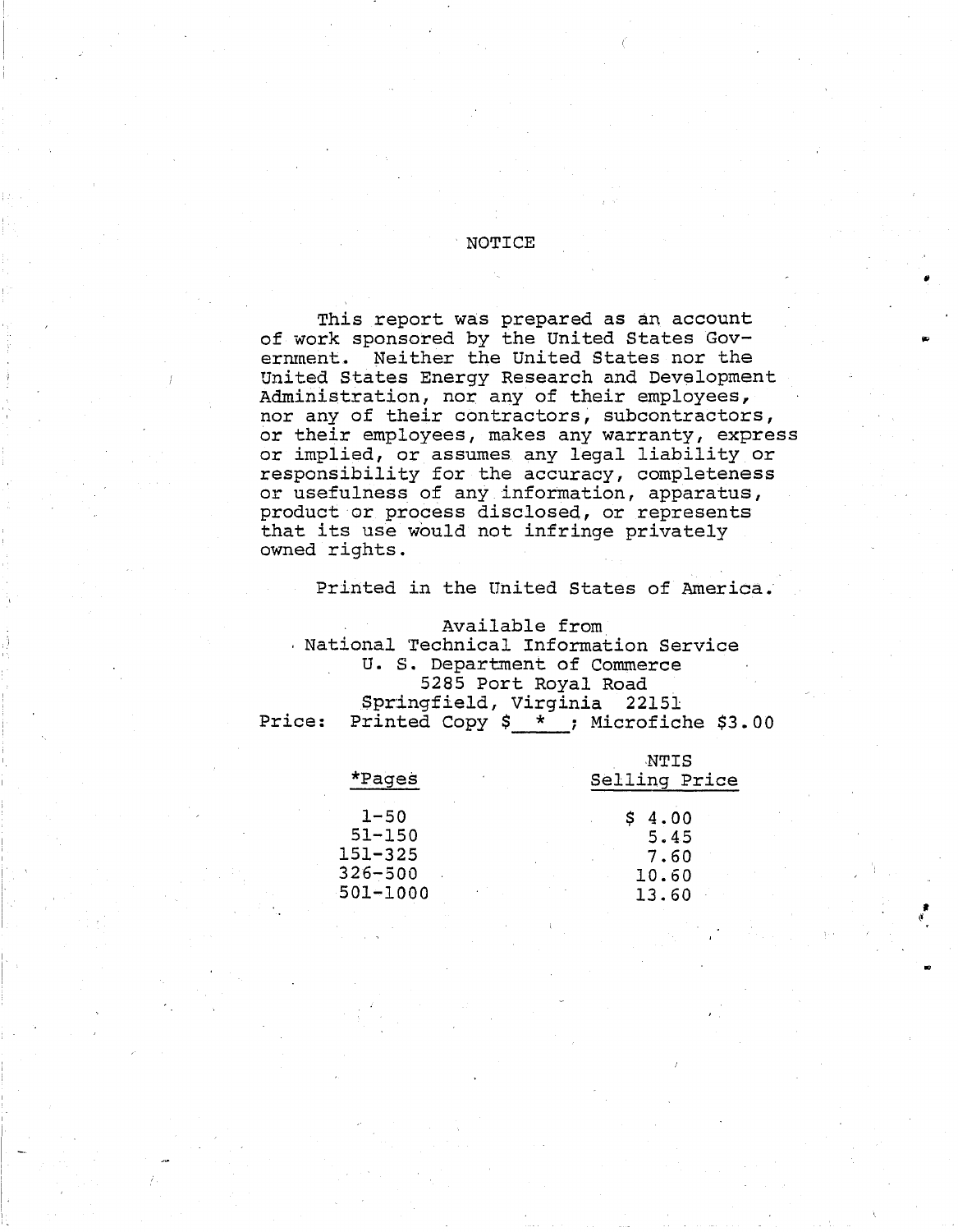Noncanonical Hamiltonian Density Formulation of Hydrodynamics and Ideal MHD

Philip J. Morrison and John M. Greene Princeton University, Plasma Physics Laboratory Princeton, N.J. 08544

() I

()

#### ABSTRACT

We present a new Hamiltonian density formulation of a perfect fluid with or without a magnetic.field. Contrary to previous work the dynamical variables are the physical variables, p, *v,* B, and s, which form a noncanonical set. A Poisson bracket which satisfies the Jacobi identity is defined. This formulation is transformed to a Hamiltonian system where the dynamical variables are the spatial Fourier coefficients of the fluid variables.

 $\mathbf{a}$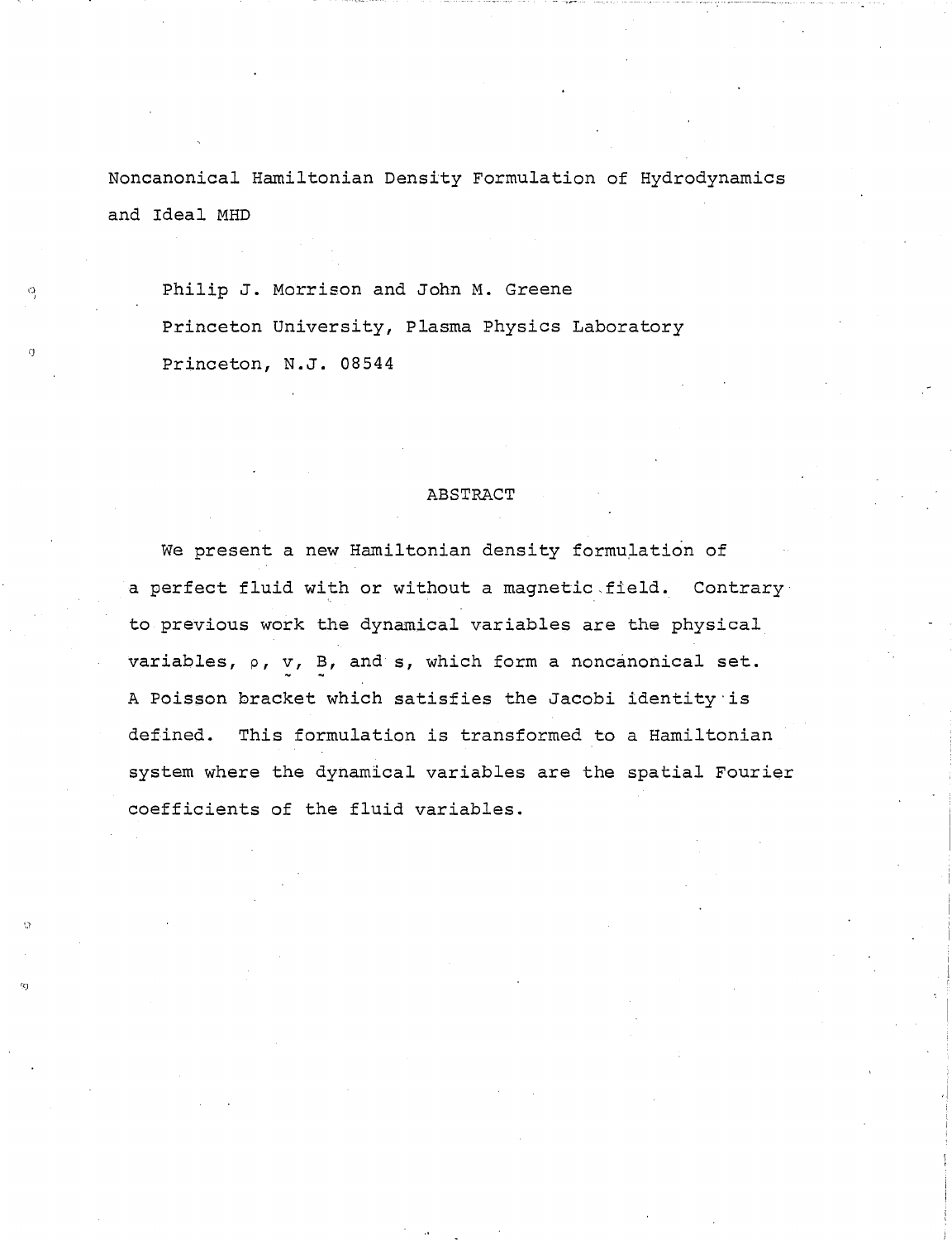Several advantages may be gained from expressing a set of equations in Hamiltonian form. In addition to their formal elegance, Hamiltonian systems possess Poincare invariants that influence the dispersion of an ensemble of systems with clustered initial conditions. A manifestly Hamiltonian formulation of a given problem makes it easier to find those approximations that preserve the Hamiltonian character. Here we present such a formulation of hydrodynamics and magnetohydrodynamics.

rJ

I)

*'L)* 

Hamiltonian systems are most elegant when expressed in canonical coordinates. Hydrodynamics is most usefully expressed in Eulerian variables. These two desiderata conflict. In practice, the penalty paid for adopting noncanonical coordinates is not severe, so that branch of the dichotomy is pursued here.

Previously, the equations of hydrodynamics<sup>1</sup> and  $MHD^2$ , in both Eulerian and Lagrangian form, have been shown to arise from a suitable Hamilton's principle. such a Lagrangian density formulation is the natural starting place for derivation of a Hamiltonian density description.<sup>3</sup> Typically, the Euler-Lagrange equation is the fluid equation of motion; the remaining fluid equations have the role of constraints. A Hamiltonian density formulation obtained by Legendre transformation necessarily embodies this division of roles. Alternatively, Hamiltonian type equations have been given directly for a fluid<sup>4</sup> and for ideal MHD.<sup>5</sup> In these formulations, Clebsch or other non physical variables are necessary and entropy convection is not included. Our formulation departs from previous work in that all

 $-2-$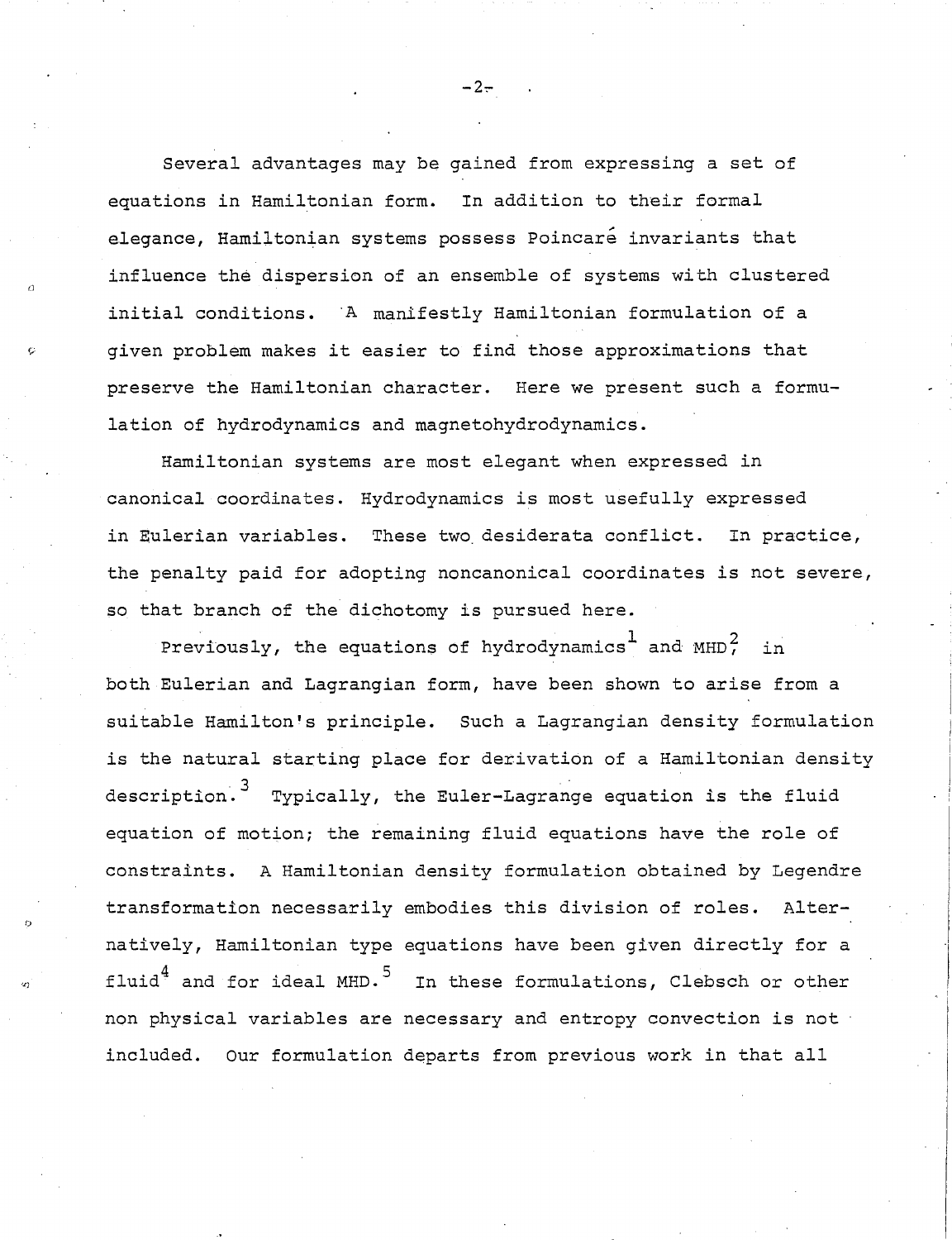of the fluid equations are, in principle, placed on equal footing; further, the dynamical variables are the physical variables. The fluid equations, including entropy convection and (but not necessarily) the Maxwell induction equation, are obtained in Poisson bracket form;' the Hamiltonian density is the energy density of the fluid. The physical variables are noncanonical; this results in alteration of the usual Poisson bracket. The use of noncanonical variables has proven to be fruitful for Hamiltonian systems<sup>6</sup> and a Poisson bracket similar to ours has been used to express the Korteweg-deVries equation as a Hamiltonian system.<sup>7,8</sup>

We wish to cast the following set of equations into Hamiltonian form:

|  | $V_{\tilde{z}} = -\bar{V} (v^2/2) + V \times (\bar{V} \times V) - \rho^{-1} (V (\rho^2 U_{\rho}) + \rho^{-1} (V \times B) \times B) (1)$ |  |  |  |  |            |
|--|------------------------------------------------------------------------------------------------------------------------------------------|--|--|--|--|------------|
|  | $\rho_t = -\overline{v} \cdot (\rho \overline{v})$                                                                                       |  |  |  |  | (2)        |
|  | $B_t = \nabla \times (\nabla \times B)$                                                                                                  |  |  |  |  | $\sim$ (3) |
|  | $s_t = -v \cdot \nabla s$ .                                                                                                              |  |  |  |  | (4)        |

Equation (1) is the hydrodynamic force balance equation for a fluid with density p and velocity v, with the addition of the magnetic body force term  $J \times B$ . We have eliminated  $J$  by making use of Ampere's law:  $J = \nabla \times B$ . The internal energy per unit mass,  $U(\rho, s)$  is a prescribed function of  $\rho$  and the entropy per unit mass  $^9$ The intensive variables, pressure p and temperature T, are obtained from this function:  $p = \rho^2 U_0$  and  $T = U_s$ . Equation (2) is a mass conservation. Equation (3) is the Maxwell induction equation with the electric field

 $-3-$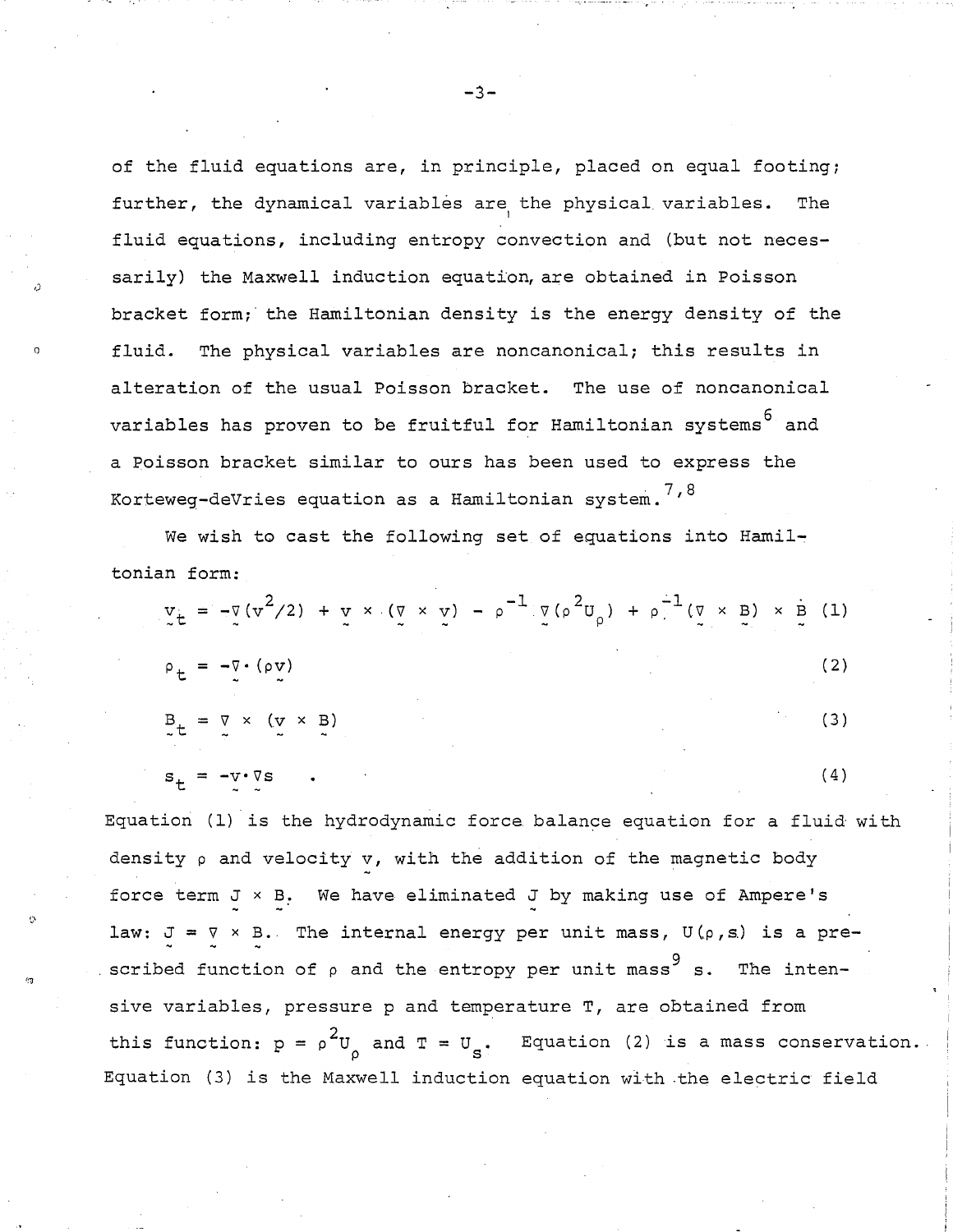eliminated by Ohm's law:  $\frac{B}{2} + \frac{V}{2} \times \frac{B}{2} = 0$ . Here infinite conductivity is assumed. Equation (4) expresses entropy convection; heat flow is assumed to vanish. The equation  $\nabla \cdot \mathbf{B} = 0$  enters our formulation only as an initial condition.

The energy density of a fluid described by Eqs.  $(1) - (4)$  is  $H = \rho v^2/2 + \rho U(\rho, s) + B^2/2$ , where  $\rho v^2/2$  is the kinetic energy density and the remaining two·terms are the internal and magnetic energy densities. We take this as our Hamiltonian density and construct the Hamiltonian  $H\{\rho,s,v,B\}=\int_{V} H(\rho,s,v',B)$  dt where the curley brackets are used to indicate that H is a functional of the enclosed functions. The integration is over a fixed spatial region V. We desire a Poisson bracket, such that Eqs.  $(1)-(4)$  can be represented in the form

 $\bar{x}^{\dot{\perp}} = [\bar{x}^{\dot{\perp}}, \hat{H}]$  $i = 0, 1, 2, ...7$ , (5)

where the  $\overline{x}^{\texttt{i}}$  are suitable functional dynamical variables.

Before writing this bracket (Eq. 6 below), we briefly discuss the structure of our formulation. Quite generally consider the vector space *V*, over the real numbers *R*, whose elements are functionals of the form

 $F{\chi} = \int_{\tau} F(x, t; \chi, \partial \chi / \partial x_{\alpha}, \partial^2 \chi / \partial x_{\alpha} \partial x_{\beta}, \ldots) d\tau$ where  $\chi$  is an n-tuple of C<sup>o</sup>(V) functions  $\chi^1(x,t)$ . (In particular,<br> $\chi^0 = \rho$ ,  $\chi^1 = s$ ,  $\chi^2$ , <sup>3</sup>, <sup>4</sup> = v, and  $\chi^{5}$ , <sup>6</sup>, <sup>7</sup> = B.) The notation  $\partial x/\partial x_{\alpha}$ is used to indicate that F depends on the derivatives of  $\chi^{\texttt{i}}$  with respect to each of the three spatial variables  $x_{\alpha}^{\dagger}$  ,  $\alpha = 1,2,3$ .

**-4-**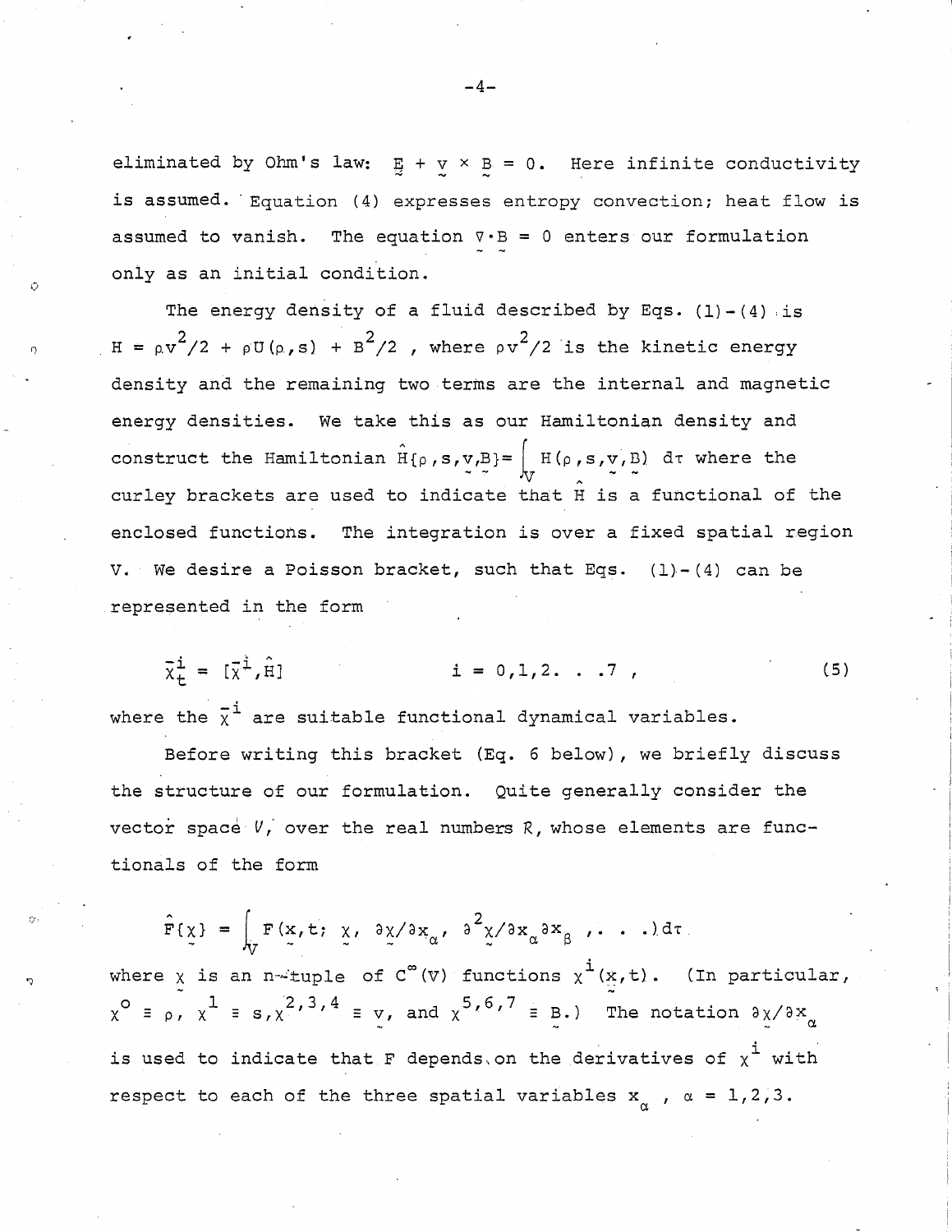**-5-**

We assume F has a finite number of arguments and is a C<sup>®</sup> function in each of them. Further, we assume that F and all its derivatives vanish on  $\partial V$ . The bracket we obtain is a bilinear function which maps  $V \times V$  to  $V$ . In addition, the bracket possesses the following two important properties:

- A (i) [F,FJ= 0 for every *F€V.* For *V* over R, this is equivalent to  $[\hat{F}, \hat{G}] = -[\hat{G}, \hat{F}]$  for  $\hat{F}, \hat{G} \in V$ ,
- (ii) the Jacobi identity<sup>10</sup> [E,[F,G]] + [F,[G,E]] + [G,[E,F]] = 0 for every  $\hat{E}, \hat{F}, \hat{G} \in V$ .

A vector space together with a bracket which has the above properties defines a Lie algebra.  $^{11}$ 

Now we introduce the following bracket $^{12}$ 

$$
\begin{aligned}\n[\hat{\mathbf{F}} , \hat{\mathbf{G}}] &= -\left( \int_{\mathcal{V}} \left\{ \frac{\hat{\mathbf{G}} \hat{\mathbf{F}}}{\delta \rho} \nabla \cdot \frac{\delta \hat{\mathbf{G}}}{\delta \mathbf{V}} + \frac{\delta \hat{\mathbf{F}}}{\delta \mathbf{V}} \cdot \nabla \cdot \frac{\delta \hat{\mathbf{G}}}{\delta \rho} \right\} \right] + \left[ \frac{\delta \hat{\mathbf{F}}}{\delta \mathbf{V}} \cdot \left( \frac{\left\langle \nabla \times \nabla \right\rangle}{\rho} \times \frac{\delta \hat{\mathbf{G}}}{\delta \mathbf{V}} \right) \right] \\
&+ \left[ \rho^{-1} \nabla \mathbf{s} \cdot \left( \frac{\delta \hat{\mathbf{F}}}{\delta \mathbf{s}} \frac{\delta \hat{\mathbf{G}}}{\delta \mathbf{V}} - \frac{\delta \hat{\mathbf{G}}}{\delta \mathbf{s}} \frac{\delta \hat{\mathbf{F}}}{\delta \mathbf{V}} \right) \right] + \left[ \rho^{-1} \frac{\delta \hat{\mathbf{F}}}{\delta \mathbf{V}} \cdot \left( \frac{\mathbf{B}}{2} \times \left( \nabla \times \frac{\delta \hat{\mathbf{G}}}{\delta \mathbf{B}} \right) \right) \right. \\
&+ \left. \frac{\delta \hat{\mathbf{F}}}{\delta \mathbf{s}} \cdot \left( \nabla \times \left( \frac{\mathbf{B}}{2} \times \rho^{-1} \frac{\delta \hat{\mathbf{G}}}{\delta \mathbf{V}} \right) \right) \right] \right\} d\tau \equiv \int_{\mathbf{V}} \frac{\delta \hat{\mathbf{F}}}{\delta \chi^{1}} \, \mathbf{O}^{1,1} \frac{\delta \hat{\mathbf{G}}}{\delta \chi} d\tau. \n\end{aligned} \tag{6}
$$

Here the notation  $\hat{\textbf{sf}}/\textbf{s}_X$ <sup>i</sup> means the functional derivative with respect to  $x^{\texttt{i}}$ . Suppose each  $x^{\texttt{i}}$  contains an additional parameter dependence  $x^{\texttt{i}}(x,a_i,t)$ . We define the functional derivative by

 $\frac{5}{16}$  $9\alpha$ <sup>1</sup>  $(not summed)$ .  $(7)$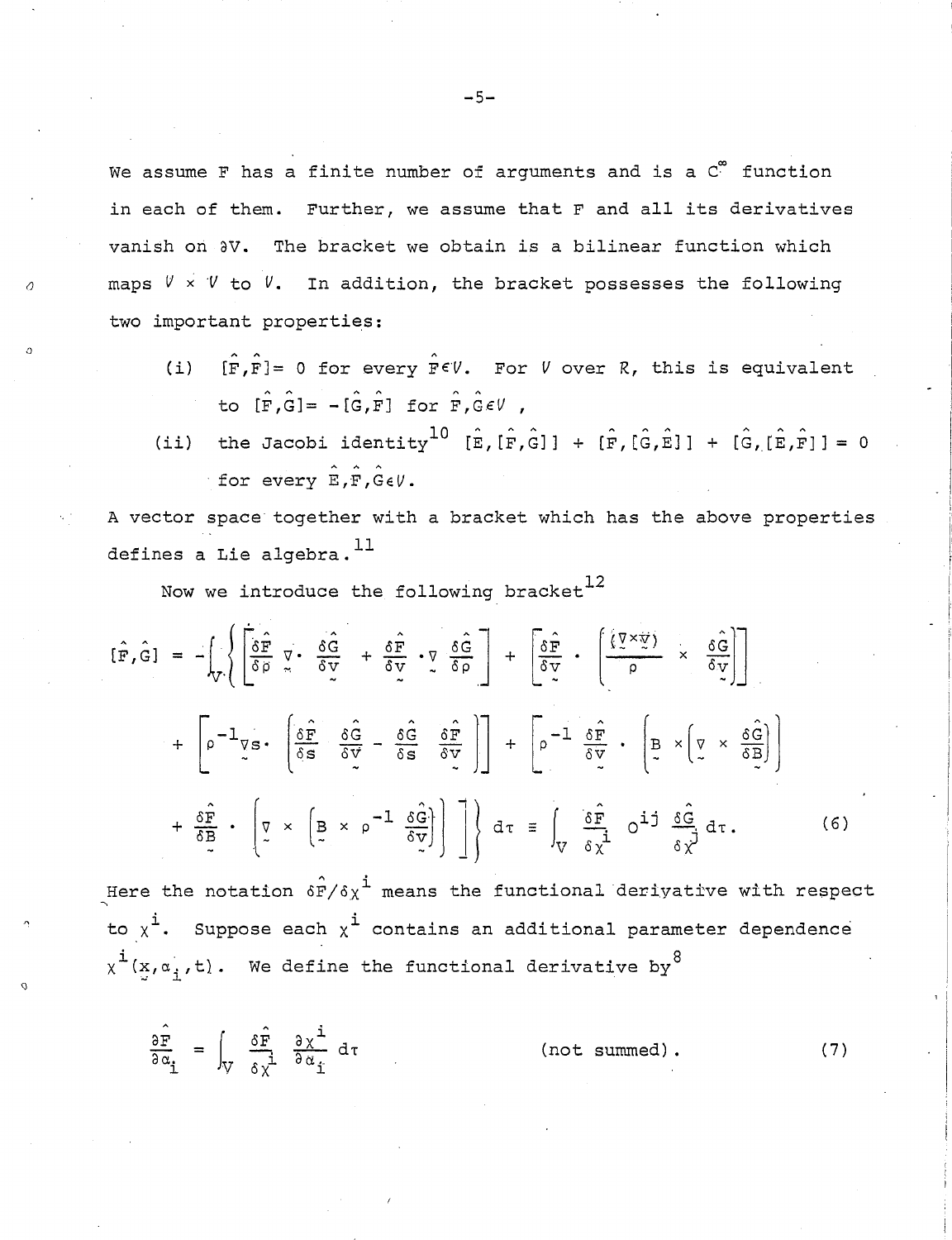This functional derivative has the role, in finite dimensional Hamiltonian systems, of the derivatives with respect to phase coordinates  $\partial F / \partial q_i$ ,  $\partial F / \partial p_i$ . In finite degree of freedom systems the Poisson bracket is written

$$
[F,G] = \frac{\partial F}{\partial z^{\mathbf{i}}} \quad J^{\mathbf{i}\mathbf{j}} \quad \frac{\partial G}{\partial z^{\mathbf{j}}}
$$

where the  $z^{\dot{1}}$  are the phase space coordinates,  $z^{\dot{1}}$   $\epsilon$  { $q_1$  ,... $q_N$  ,  $P_1$   $\cdots P_N$ . In canonical coordinates the symplectic structure  $J^{\dot{1}\dot{1}}$ , is

$$
J = \begin{bmatrix} 0 & I \\ -I & 0 \end{bmatrix}
$$

where I is the unit  $N \times N$  matrix. In a noncanonical system this matrix may be full and depend on the dynamical variables. Clearly, this is the case for our bracket, Eq. (6). The symplectic structure here is the operator  $o^{ij}$  which, in addition to depending on the dynamical variables, contains derivatives.

Now we complete the description of our formulation and demonstrate the relationship between this bracket and Eqs.  $(1)-(4)$ . We define a set  $D\subset V$  whose elements are of the form

 $\bar{x}^1(x^i) = \int_{\tau} f_i(x) x^i(x,t) d\tau$  i = 0,1,2....7 (not summed) where  $x^i \in C^{\infty}$  (V) and the  $f_i$  are arbitrary functions  $13$  of  $x$  alone, which vanish on  $\partial V$ .  $D$  is thus the set of dynamical variables. Substituting  $\bar{x}^{\circ}$  and  $\hat{H}$  into Eq. (5) yields

 $\frac{\partial \overline{X}^{\circ}}{\partial t} - [\overline{X}^{\circ}, \hat{H}] = \int_{\tau} f_{\circ}(x) \left( \frac{\partial \rho}{\partial t} + \overline{V} \cdot (\rho \overline{V}) \right) d\tau = 0$ 

 $(8)$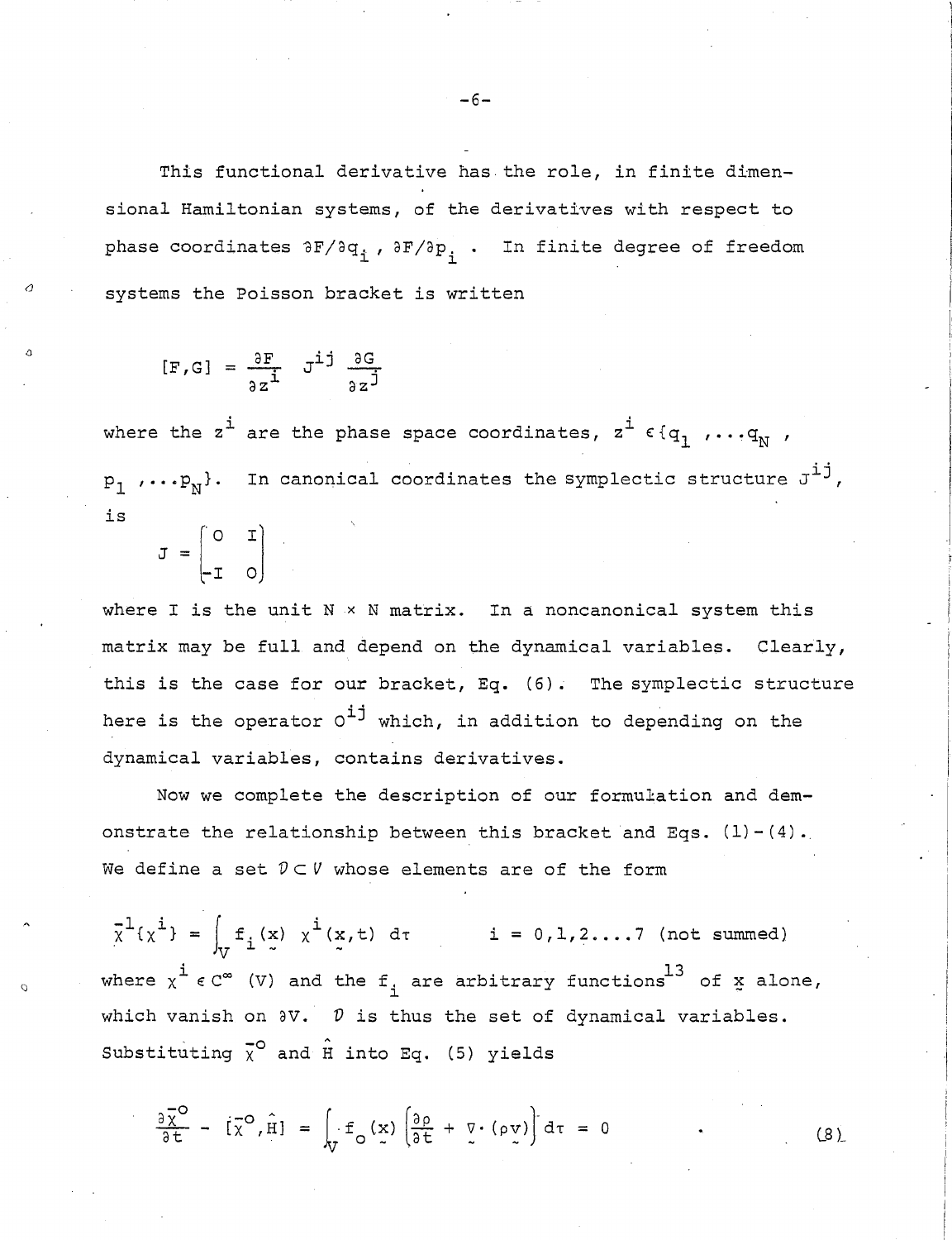Since  $f_{\circ}$  (x) is an arbitrary function, by the Du Bois-Reymond $^{14}$ lemma, Eq. (8) implies Eq. (2). Eqs.  $(1,3,4)$  follow, from the remaining dynamical variables of the set *V,* in a similar manner.

Several features of the bracket defined in Eq. (6), deserve 1 comment. First, the density,  $\rho$ , appears in the denominator of several terms. This makes it awkward to evaluate the bracket exactly when polynomial or Fourier representations are used for the dynamical variables. This is easily rectified through a nonlinear transformation described below, and the resulting bracket, in terms of the new variables, has a pleasing form. Second, gradients appear throughout the bracket. This is reminiscent of the bracket used in Hamiltonian theories of the Korteweg-deVries equation<sup> $7,8$ </sup>

 $[F, G] = \int dx \frac{\delta F}{\delta u} \left[ \frac{\partial}{\partial x} \frac{\partial G}{\partial u} \right]$ .

a

'"

Two methods have been used to reduce the Kdv bracket to canonical form. Gardner $^8$  used a Fourier transform to convert the derivatives to numbers, and then scaled the coefficients to' achieve canonical form. Similarly motivated, we also consider Fourier transforms below. In another approach to the Korteweg-deVries equation, Zakharov and Faddeev<sup>7</sup> used a spectral transform to achieve canonical form. This method may be applicable here.

Another feasible attack on the derivatives in our Poisson bracket is to express velocities as appropriate derivatives of a new set of variables. Then, when the 'bracket is transformed into these new variables, the derivatives will effectively cancel out.

**-7-**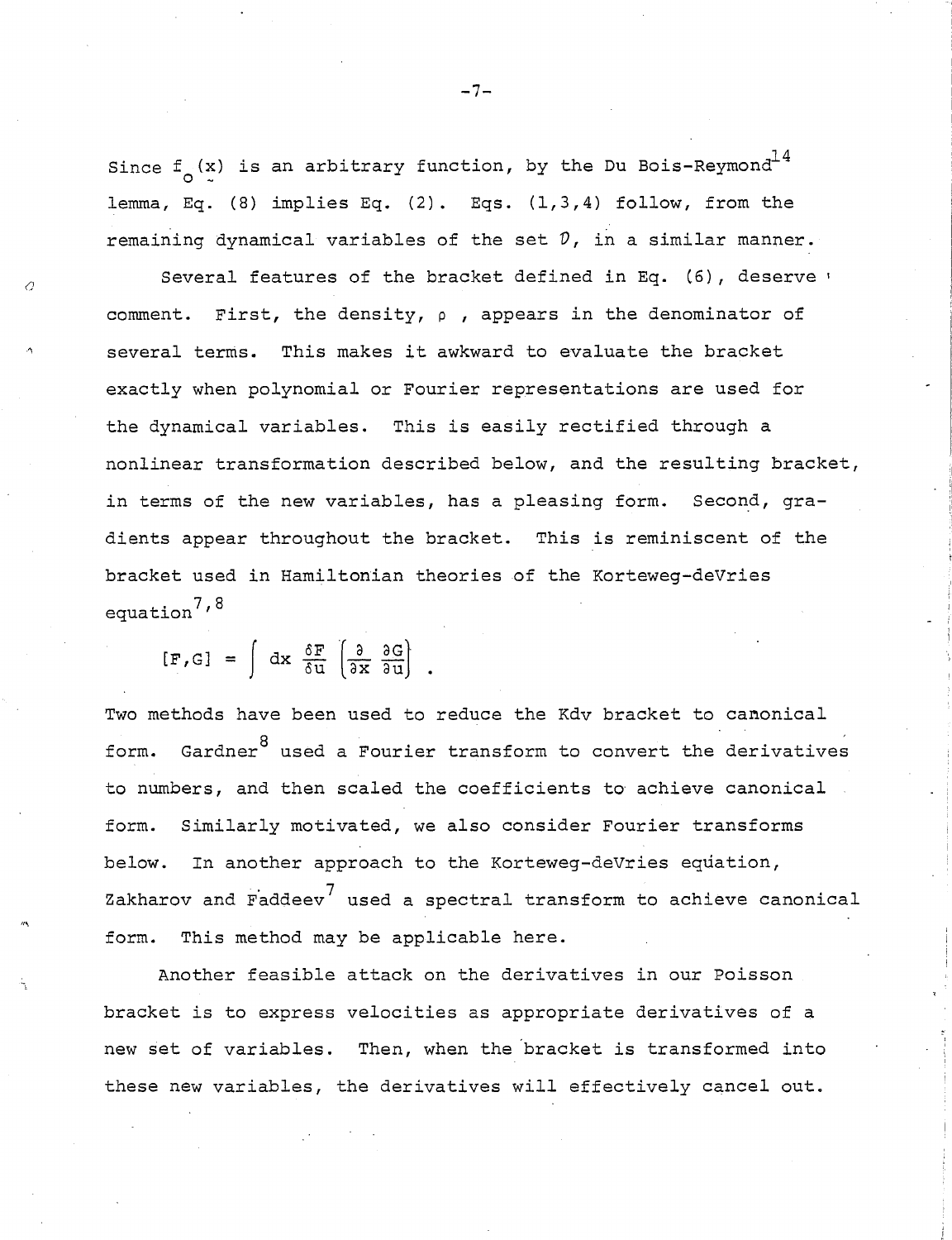Indeed, the canonical variables used by  $Davydov<sup>4</sup>$  to express hydrodynamics and Zakharov and Kuznetzov <sup>5</sup> to express MHD (ignoring entropy) are of this type. This approach will not be further pursued here.

Our new set of Eulerian variables, which yields an improved Poisson bracket is  $\{\rho, \sigma, M, B\}$  where  $\sigma = \rho s$  and  $M = \rho v$ ;  $\sigma$  is the specific entropy and M is the momentum density. Substitution of these variables into Eqs.  $(1) - (4)$  results in eight conservation equations. The pressure is now determined by  $p = \rho^2(\tilde{\upsilon}_{\rho} + \sigma \rho^{-1} \tilde{\upsilon}_{\sigma})$ where  $\tilde{U}(\rho,\sigma) = U(\rho,s)$ . As a result of the the transformation

$$
\frac{\delta}{\delta \rho} \bigg|_{V, S} = \frac{\delta}{\delta \rho} \bigg|_{M, \sigma} + \rho^{-1} M \cdot \frac{\delta}{\delta M} + \sigma \rho^{-1} \frac{\delta}{\delta \sigma}
$$

together with similar transformations for the remaining variables, Eq. (6) becomes

I - <sup>I</sup>

$$
[\hat{F}, \hat{G}] = -\int_{V} d\tau \left\{ \rho \left( \frac{\delta \hat{F}}{\delta M} \cdot \nabla \frac{\delta \hat{G}}{\delta \rho} - \frac{\delta \hat{G}}{\delta M} \cdot \nabla \frac{\delta \hat{F}}{\delta \rho} \right) + M \cdot \left( \frac{\delta \hat{F}}{\delta M} \cdot \nabla \frac{\delta \hat{G}}{\delta M} - \frac{\delta \hat{G}}{\delta M} \cdot \nabla \frac{\delta \hat{F}}{\delta M} \right) \right\} + \sigma \left( \frac{\delta \hat{F}}{\delta M} \cdot \nabla \frac{\delta \hat{G}}{\delta \sigma} - \frac{\delta \hat{G}}{\delta M} \cdot \nabla \frac{\delta \hat{F}}{\delta \sigma} \right) + B \cdot \left[ \left( \frac{\delta \hat{F}}{\delta M} \cdot \nabla \frac{\delta \hat{G}}{\delta B} - \frac{\delta \hat{G}}{\delta B} \cdot \nabla \frac{\delta \hat{F}}{\delta M} \right) \right] + \left( \nabla \frac{\delta \hat{F}}{\delta B} \cdot \frac{\delta \hat{G}}{\delta M} - \nabla \frac{\delta \hat{G}}{\delta B} \cdot \frac{\delta \hat{F}}{\delta M} \right) \right\}.
$$
\n(9)

Notice that each term contains one Eulerian variable in the numerator; the terms in the denominator have been eliminated.

"

Now consider a transformation of the Hamiltonian coordinates from Eulerian variables to the coefficients of the Fourier transform of these variables. For convenience, we take V to be a unit cube and adopt periodic boundary conditions. Then

-8-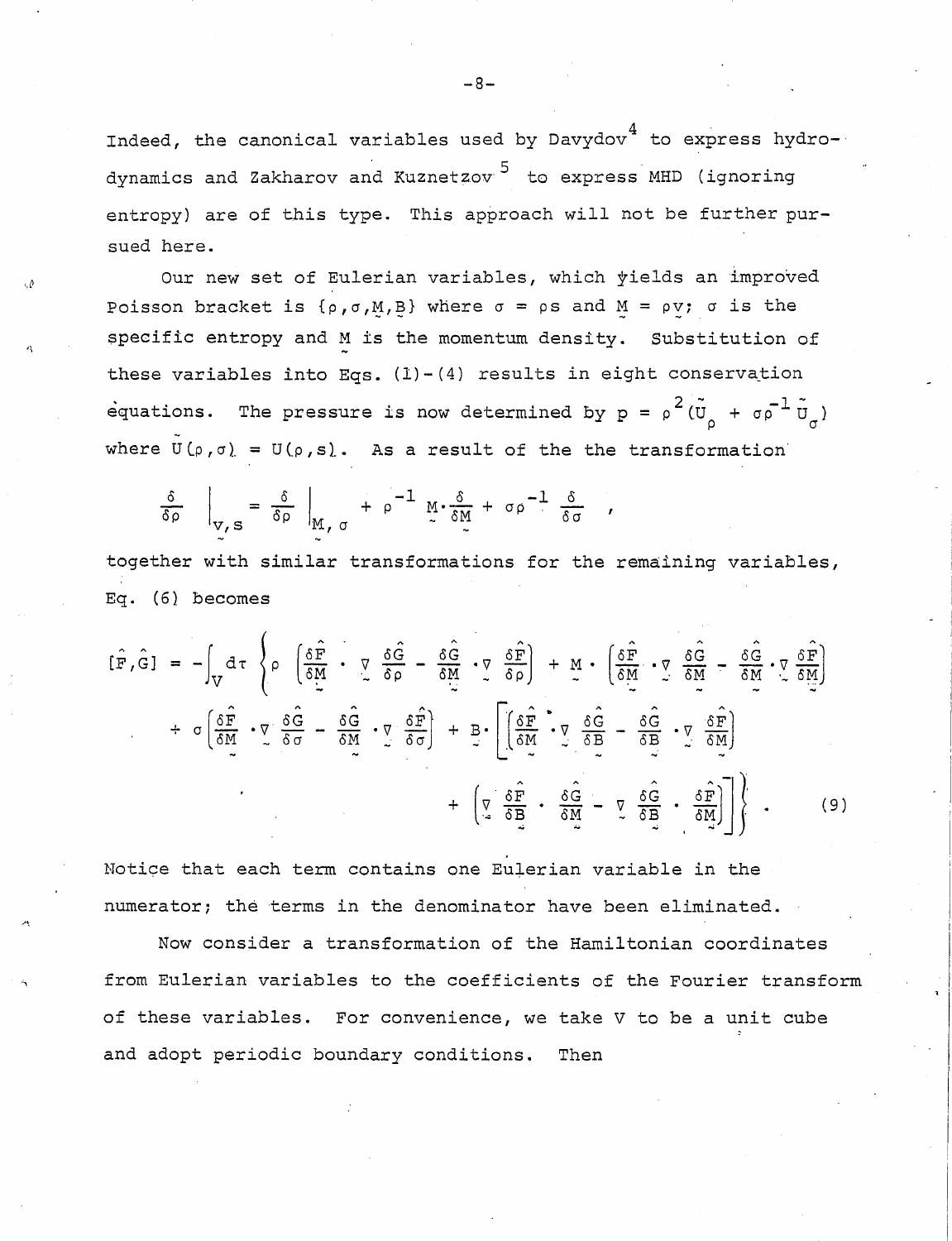$$
\rho = \sum_{k} \rho_{k}(t) \exp(2\pi k \cdot x)
$$
 (10)

where  $k \in \mathbb{Z} \times \mathbb{Z} \times \mathbb{Z}$  ( $\mathbb{Z} \equiv \text{integers}$ ). We observe from Eq. (7) that

$$
\frac{\partial \hat{F}}{\partial \rho_k} = \int_V \frac{\delta \hat{F}}{\delta \rho} \exp(2\pi i k \cdot x) d\tau
$$
 (11)

Inverting Eq. (11), we obtain

$$
\frac{\delta F}{\delta \rho} = \sum_{k} \frac{\partial \hat{F}}{\partial \rho_{k}} \exp(-2\pi i k \cdot x) \quad . \tag{12}
$$

Inserting Eqs. (10) and (12), and the analogous expressions for the other variables in our set, into Eq. (9) yields

$$
[\hat{F}, \hat{G}] = \sum_{\substack{k \\ \sim \ell}} \frac{\partial \hat{F}}{\partial z_k} \cdot \mathcal{Q}_{k, \ell} \cdot \frac{\partial \hat{G}}{\partial z_{\ell}}
$$
 (13)

where  $z_k$  is the 8-tuple  $(\rho_k, \sigma_k, M, B_k)$ , and the matrix

 $_{z}^{\mathrm{O}}$ kl is

|                                                      | ۰O       |         | $^{-\rho}$ $\ell$ + $k$ <sup><math>K</math></sup> $\sim$                                                                                                                                                                                                                                                                                                                                                   | $\Omega$ |   | റ |
|------------------------------------------------------|----------|---------|------------------------------------------------------------------------------------------------------------------------------------------------------------------------------------------------------------------------------------------------------------------------------------------------------------------------------------------------------------------------------------------------------------|----------|---|---|
|                                                      | $\Omega$ | O       | $^{-\sigma}$ $\ell$ + k $^{k}_{\sim}$                                                                                                                                                                                                                                                                                                                                                                      | $\circ$  |   |   |
| $O_{\underset{\approx}{\times}\mathcal{L}} = 2\pi i$ |          |         | $P_{\ell+k}^{\ell}$ $\sigma_{\ell+k}^{\ell}$ $\sigma_{\ell+k}^{\ell}$ $\sigma_{\ell+k}^{\ell}$ $\sigma_{\ell+k}^{\ell}$ $\sigma_{\ell+k}^{\ell}$ $\sigma_{\ell+k}^{\ell}$ $\sigma_{\ell+k}^{\ell}$ $\sigma_{\ell+k}^{\ell}$ $\sigma_{\ell+k}^{\ell}$ $\sigma_{\ell+k}^{\ell}$ $\sigma_{\ell+k}^{\ell}$ $\sigma_{\ell+k}^{\ell}$ $\sigma_{\ell+k}^{\ell}$ $\sigma_{\ell+k}^{\ell}$ $\sigma_{\ell+k}^{\ell}$ |          |   |   |
|                                                      |          | O       |                                                                                                                                                                                                                                                                                                                                                                                                            | $\Omega$ |   |   |
|                                                      | $\Omega$ | $\circ$ | $\begin{bmatrix} -k & B_{\ell+k} + k \cdot B_{\ell+k} \end{bmatrix}$                                                                                                                                                                                                                                                                                                                                       | $\circ$  |   |   |
|                                                      |          |         |                                                                                                                                                                                                                                                                                                                                                                                                            | $\Omega$ | റ |   |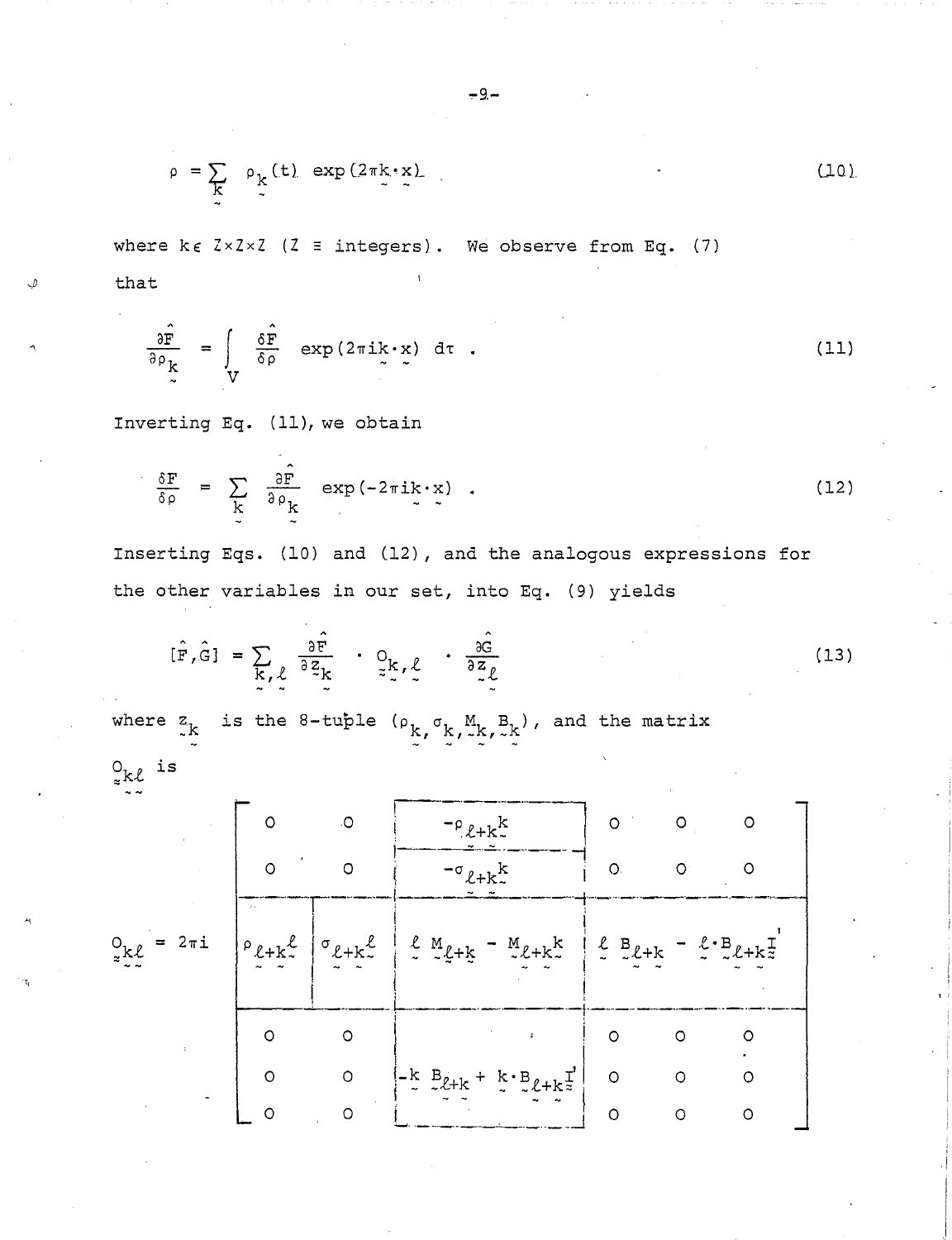where  $I_{\text{I}}$  is the 3  $\times$  3 unit matrix appropriate to the box in which it is contained. The matrix has the important property  $Q_{k\ell} = -\tilde{Q}_{\ell k}$  , where the tilde indicates transpose. Equation (13) can be written as follows:

*o* 

A.

"\

$$
[\mathbf{F}, \mathbf{G}] = \frac{\partial \mathbf{F}}{\partial z^{\mathbf{\underline{i}}}} \quad \mathbf{J}^{\mathbf{\underline{i}} \mathbf{\underline{j}}} \quad \frac{\partial \mathbf{G}}{\partial z^{\mathbf{\underline{j}}}} \qquad \qquad \mathbf{i}, \mathbf{j} \in \{0, \pm 1, \pm 2, \ldots\} \tag{14}
$$

where  $z^{\dot{\mathbf{i}}} \in \{ \rho_{\underline{k}}, \sigma_{\underline{k}}, \sigma_{\underline{k}}, \Sigma_{\underline{k}} \}$  ,  $\mathbb{E}_{\underline{k}} | \xi \in \mathbb{Z} \times \mathbb{Z} \times \mathbb{Z}$ . The matrix J has the property  $J^{ij} = -J^{ji}$  and its elements can be obtained by a suitable map<sup>15</sup> of the indices of  $Q_{k\ell}$  onto Z. Clearly Eq. (14) is of the same form as finite Hamiltonian systems, but here J is of infinite order. Approximation techniques, along with the proof of the Jacobi identity, integral invariants and commutation relations, will be the subject of a future publication.

#### ACKNOWLEDGMENTS

One of us (J.M.G.) would like to acknowledge useful conversations with Dr. R. Littlejohn and Dr. E. Levich. Work was supported by u.S. Department of Energy Contract No. DE-AC02-76-CH03073.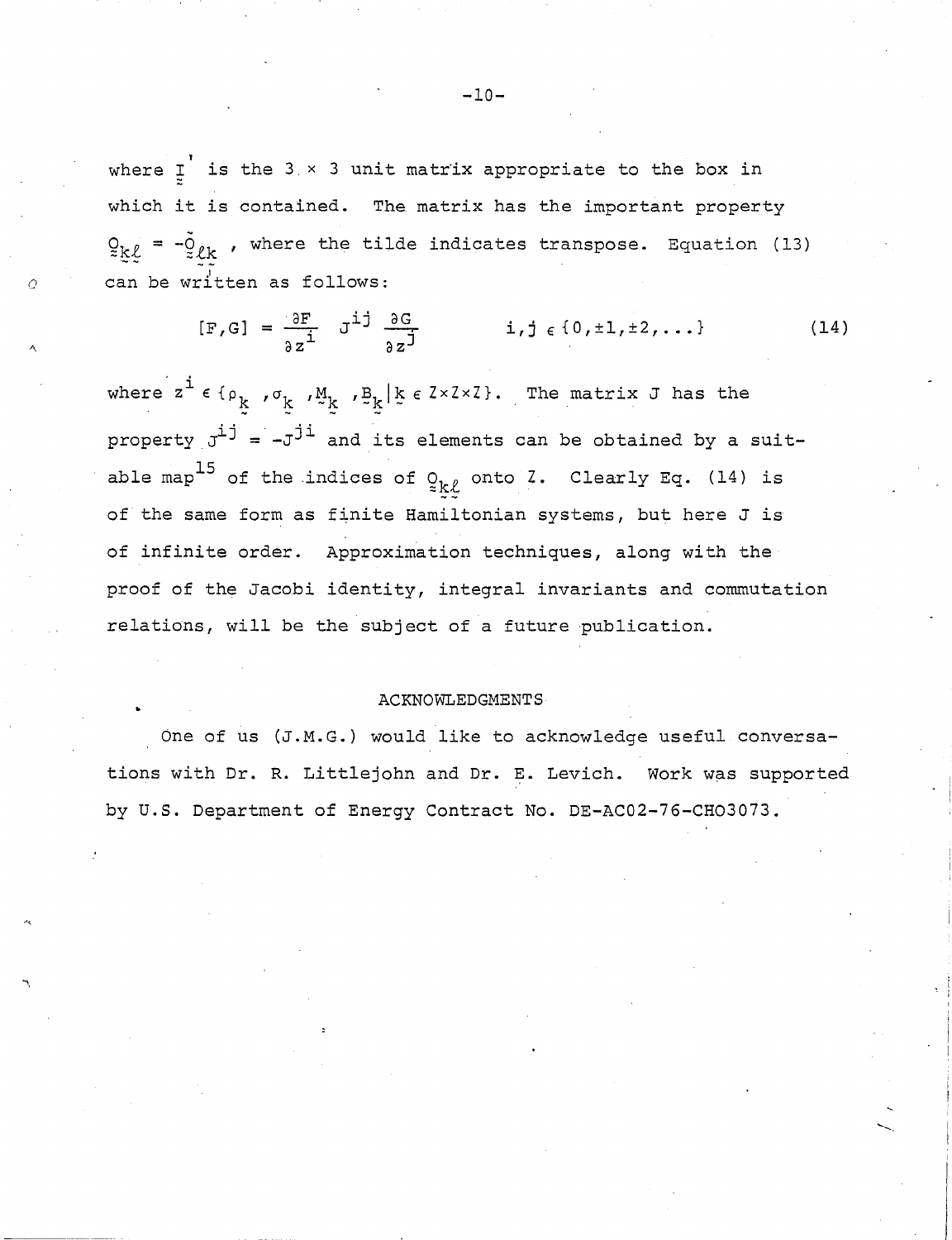### REFERENCES

 $\frac{1}{J}$ . Serrin, in Handbuch der Physik, S. Flugge, Ed. (Springer Verlag, Berlin 1959), Vol VIII, p.124; C. Eckart, Phys. Fluids, 3, 421 (1960); P. Penfield, ibid., 9, 1184 (1966).

<sup>2</sup>W. Newcomb, Nuc. Fusion Supp., 451 (1962); N. Van Kampen and B. Felderhof, Theoretical Methods in Plasma Physics, (Wiley, N.Y., 1967) p.69; P. Penfield and H. Haus, Phys. Fluids, 9, 1195 (1966) .

3<sub>G</sub>. Wentzel, Introduction to Quantum Field Theory, (Interscience, N.Y., 1949).

 $4B.$  Davydov, Dokl. Akad. Nauk SSSR, 69, 165 (1949).

 $5v$ . Zakharov and E. Kuznetsov, Sov. Phys. Dok., 15, 913  $(1971)$ .

 $^{6}$ R. Littlejohn, J. Math. Phys., 20, 2445 (1979).

 $7v.$  Zakharov and L. Faddeev, Func. Anal. Applic., 5 (1972).  ${}^{8}$ C. Gardner, J. Math. Phys., 12, 1548 (1971).

 $9$ J. Greene and E. Karlson, Phys. Fluids, 12, 561 (1969).

 $10$ We have proved the Jacobi identity for functionals  $\hat{F}$ ,  $\hat{G}$ ,  $\hat{E}$ with corresponding F,G,E, which are functions of  $x$ , t and  $\gamma$ . This is sufficient for our purposes here. The more general case is of interest; e.g., the dynamical variable with the integrand  $\frac{9}{2}$  x  $\frac{1}{2}$  yields, when substituted into Eq. (5), the vorticity equation.

-11-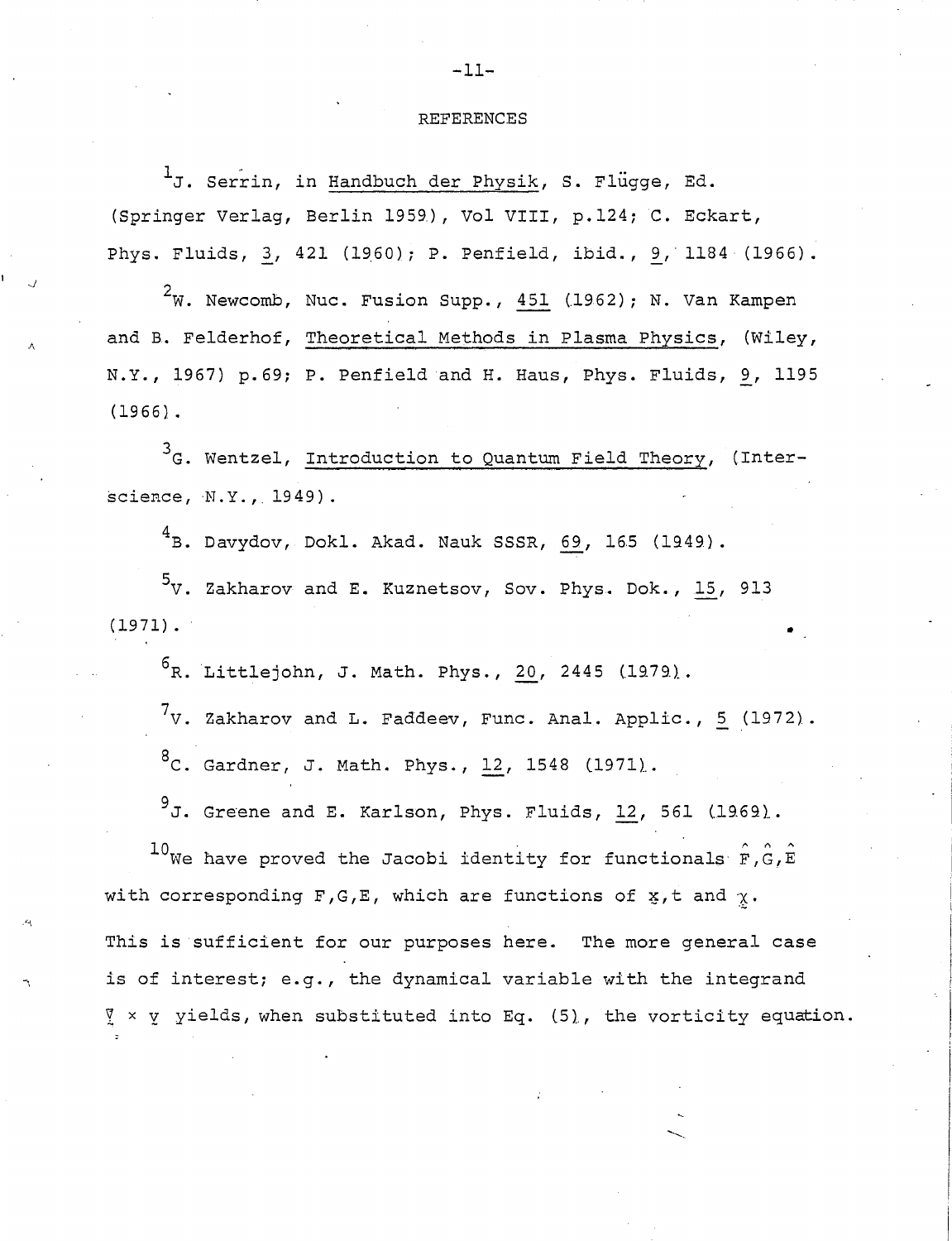$11_V$ . Arnold, Mathematical Methods of Classical Mechanics, (Springer Verlag, N.Y., 1978) p. 208; R. Bishop and R. Crittendon, Geometry of Manifolds, (Academic' Press, N.Y., 1964) p. 26.

 $^{12}$ The hydrodynamic bracket is obtained by setting  $E=0$ , isentropic hydrodynamics by further setting s=O, and irrotational isentropic hydrodynamics by finally setting  $\nabla \times \mathbf{v} = 0$ . The Jacobi identity, as proved, is satisfied for these cases. (We use repeated index notation in the second equality here and henceforth, except where noted.)

 $^{13}$ Conventionally, the functional derivative of a function with respect to itself is seen to be the Dirac delta function.<br>For  $f_i(x) = \delta(x-x')$  this is obtained.<br><sup>14</sup>D. Smith, Variational Methods in Optimization, (Prentice

Hall, N.J., 1974), p. 357.

 $^{15}$ A bijection f:Sx Z x Z  $\times$  Z where S = {0, 1, 2, 3, 4, 5, 6, 7} is needed for this purpose. A useful example will be given in a companion paper.

**-12-**